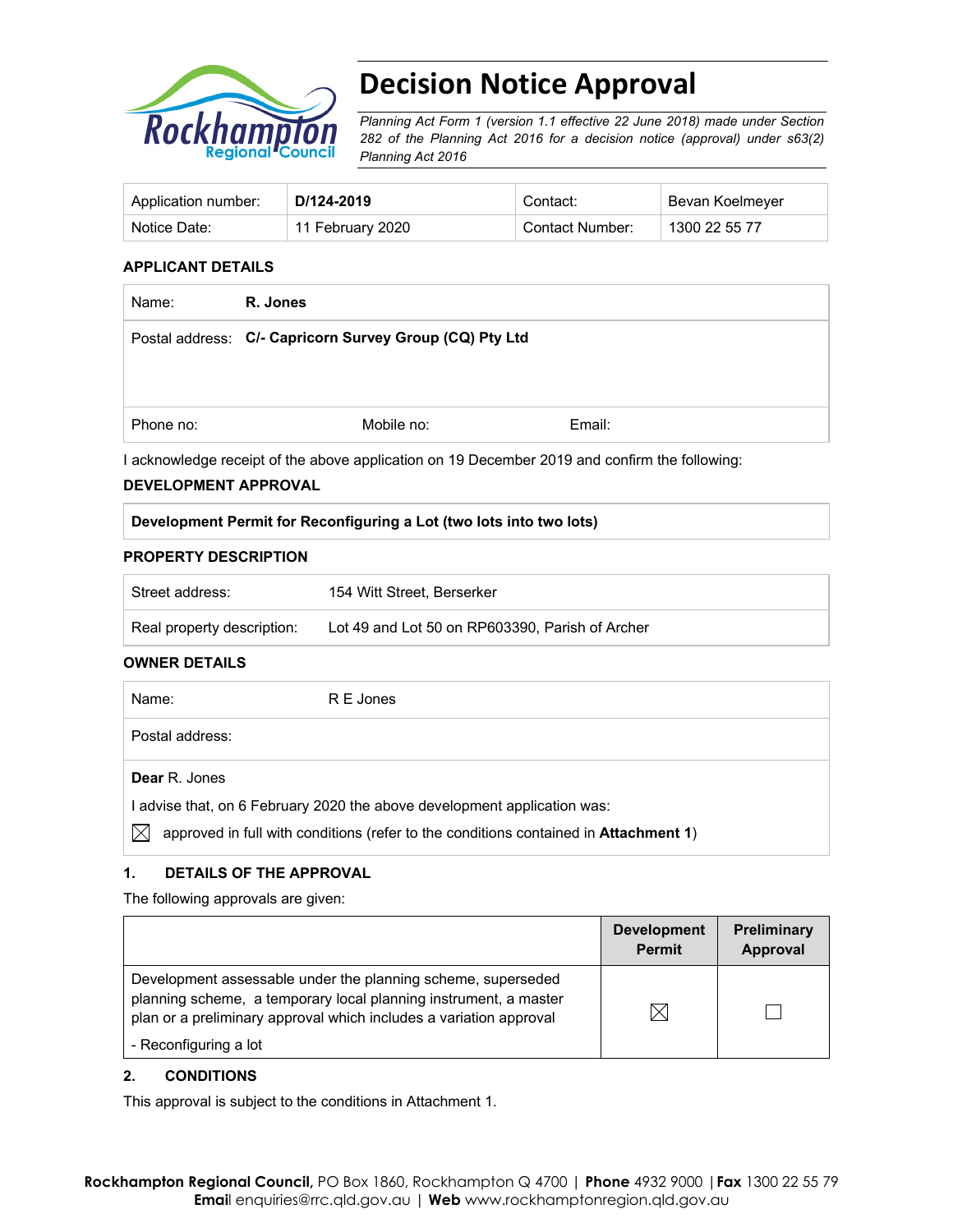#### **3. FURTHER DEVELOPMENT PERMITS REQUIRED**

Please be advised that the following development permits are required to be obtained before the development can be carried out:

| Type of development permit required | Subject of the required development permit |
|-------------------------------------|--------------------------------------------|
| <b>Operational Works</b>            | <b>Access Works</b>                        |

#### **4. REFERRAL AGENCIES** NIL

#### **5. THE APPROVED PLANS**

**The approved development must be completed and maintained generally in accordance with the approved drawings and documents:** 

| Drawing/report title | Prepared by                              | <b>Date</b> | Reference number | <b>Rev</b> |
|----------------------|------------------------------------------|-------------|------------------|------------|
| Reconfiguration Plan | Capricorn Survey Group   15 January 2020 |             | 7572-01-ROL      |            |

### **6. CURRENCY PERIOD FOR THE APPROVAL (s.85 of the** *Planning Act***)**

The standard currency periods stated in section 85 of *Planning Act 2016* apply to each aspect of development in this approval, if not stated in the conditions of approval attached.

## **7. STATEMENT OF REASONS**

| Description of the<br>development      | The proposed development is for Reconfiguring a Lot (two lots into two lots)                                                                                                                                                                                                                                                                                    |  |
|----------------------------------------|-----------------------------------------------------------------------------------------------------------------------------------------------------------------------------------------------------------------------------------------------------------------------------------------------------------------------------------------------------------------|--|
| <b>Reasons for Decision</b>            | The proposed realignment does not compromise the strategic<br>a)<br>framework in the Rockhampton Region Planning Scheme 2015;                                                                                                                                                                                                                                   |  |
|                                        | Assessment of the development against the relevant zone purpose,<br>b)<br>planning scheme codes and planning scheme policies demonstrates<br>that the proposed development will not cause significant adverse<br>impacts on the surrounding natural environment, built environment and<br>infrastructure, community facilities, or local character and amenity; |  |
|                                        | The proposed development does not compromise the relevant State<br>C)<br>Planning Policy; and                                                                                                                                                                                                                                                                   |  |
|                                        | On balance, the application should be approved because the<br>d)<br>circumstances favour Council exercising its discretion to approve the<br>application even though the development does not comply with an<br>aspect of the assessment benchmarks.                                                                                                            |  |
| <b>Assessment</b><br><b>Benchmarks</b> | The proposed development was assessed against the following assessment<br>benchmarks:                                                                                                                                                                                                                                                                           |  |
|                                        | Low Density Residential Zone Code;<br>٠                                                                                                                                                                                                                                                                                                                         |  |
|                                        | Access, Parking and Transport Code;<br>$\bullet$                                                                                                                                                                                                                                                                                                                |  |
|                                        | Filling and Excavation Code;                                                                                                                                                                                                                                                                                                                                    |  |
|                                        | Landscape Code;<br>$\bullet$                                                                                                                                                                                                                                                                                                                                    |  |
|                                        | Reconfiguring a Lot Code;<br>$\bullet$                                                                                                                                                                                                                                                                                                                          |  |
|                                        | Stormwater Management Code;                                                                                                                                                                                                                                                                                                                                     |  |
|                                        | Water and Sewer Code:<br>$\bullet$                                                                                                                                                                                                                                                                                                                              |  |
|                                        | Acid Sulfate Soils Overlay;                                                                                                                                                                                                                                                                                                                                     |  |
|                                        | Airport Environs Overlay;                                                                                                                                                                                                                                                                                                                                       |  |
|                                        | Fitzroy River Flood Overlay; and<br>٠                                                                                                                                                                                                                                                                                                                           |  |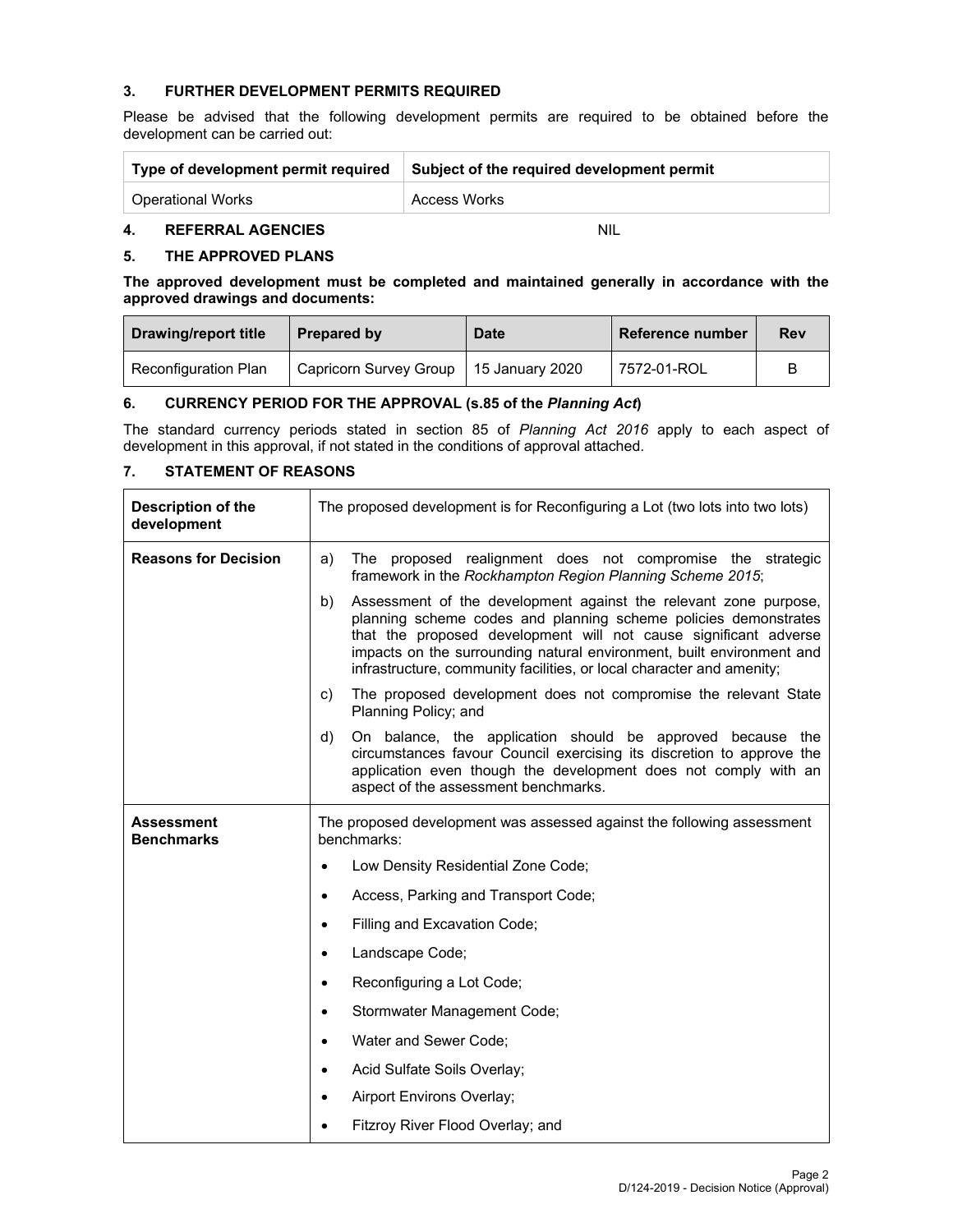|                                                    | Special Management Area Overlay.<br>$\bullet$                                                                                                         |                                                                                                                                                                                                                                                                                                                                                                                       |  |  |
|----------------------------------------------------|-------------------------------------------------------------------------------------------------------------------------------------------------------|---------------------------------------------------------------------------------------------------------------------------------------------------------------------------------------------------------------------------------------------------------------------------------------------------------------------------------------------------------------------------------------|--|--|
| <b>Compliance with</b><br>assessment<br>benchmarks | The development was assessed against all of the assessment benchmarks<br>listed above and complies with all of these with the exception listed below. |                                                                                                                                                                                                                                                                                                                                                                                       |  |  |
|                                                    | <b>Assessment</b><br><b>Benchmark</b>                                                                                                                 | Reasons for the approval despite non-<br>compliance with benchmark                                                                                                                                                                                                                                                                                                                    |  |  |
|                                                    | Reconfiguring a Lot<br>Code                                                                                                                           | Proposed Lot 49 does not comply with Acceptable<br>Outcome 3.1 which requires a minimum lot size of<br>800 square meters for the Residential Stables<br>Precinct.                                                                                                                                                                                                                     |  |  |
|                                                    |                                                                                                                                                       | Although Lot 49 does not meet the minimum lot<br>size requirement, the boundary realignment will<br>provide appropriate access to Lot 50. The<br>proposal will not affect access to Lot 49 nor the<br>operation of the existing lawful uses on either site<br>and will ensure that the site can accommodate<br>uses which are consistent with the intent of the<br>zone and precinct. |  |  |
|                                                    |                                                                                                                                                       | Therefore, the proposal is considered to achieve<br>the performance outcome.                                                                                                                                                                                                                                                                                                          |  |  |
| <b>Matters prescribed by</b><br>regulation         | (i)<br>The State Planning Policy - Part E;<br>(ii)<br>The Central Queensland Regional Plan;                                                           |                                                                                                                                                                                                                                                                                                                                                                                       |  |  |
|                                                    | (iii)<br>(iv)                                                                                                                                         | The Rockhampton Region Planning Scheme 2015; and<br>The common material, being the material submitted with the application.                                                                                                                                                                                                                                                           |  |  |

#### **8. APPEAL RIGHTS**

The rights of an applicant to appeal to a tribunal or the Planning and Environment Court against a decision about a development application are set out in chapter 6, part 1 of the *Planning Act 2016*. There may also be a right to make an application for a declaration by a tribunal (see chapter 6, part 2 of the *Planning Act 2016).*

#### *Appeal by an applicant*

An applicant for a development application may appeal to the Planning and Environment Court against the following:

- the refusal of all or part of the development application
- a provision of the development approval
- the decision to give a preliminary approval when a development permit was applied for
- a deemed refusal of the development application.

An applicant may also have a right to appeal to the Development tribunal. For more information, see schedule 1 of the *Planning Act 2016*.

The timeframes for starting an appeal in the Planning and Environment Court are set out in section 229 of the *Planning Act 2016*.

**Attachment 2** is an extract from the *Planning Act 2016* that sets out the applicant's appeal rights and the appeal rights of a submitter.

#### **9. WHEN THE DEVELOPMENT APPROVAL TAKES EFFECT**

This development approval takes effect:

From the time the decision notice is given  $-$  if there is no submitter and the applicant does not appeal the decision to the court.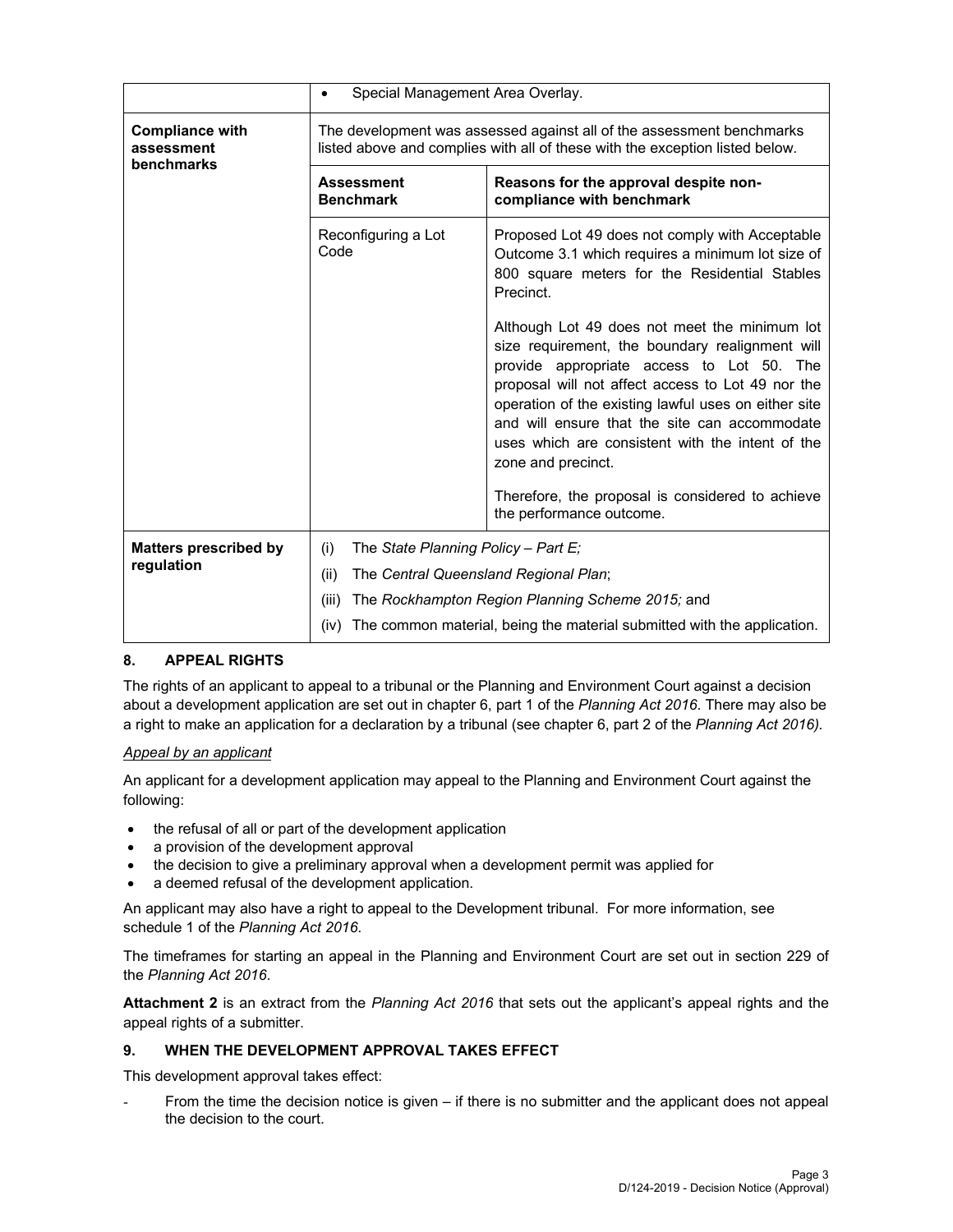- Or
- When the submitter's appeal period ends if there is a submitter and the applicant does not appeal the decision to the court.

Or

- Subject to the decision of the court, when the appeal is finally decided – if an appeal is made to the court.

#### **10. ASSESSMENT MANAGER**

| Name: | Amanda O'Mara<br><b>ACTING COORDINATOR</b><br><b>DEVELOPMENT ASSESSMENT</b> | Signature: |  | Date: 11 February 2020 |
|-------|-----------------------------------------------------------------------------|------------|--|------------------------|
|-------|-----------------------------------------------------------------------------|------------|--|------------------------|

#### **Attachment 1 – Conditions of the approval**

*Part 1* **–** *Conditions imposed by the assessment manager [Note: where a condition is imposed about infrastructure under Chapter 4 of the Planning Act 2016, the relevant provision of the Act under which this condition was imposed must be specified.]*

**Attachment 2—Extract on appeal rights**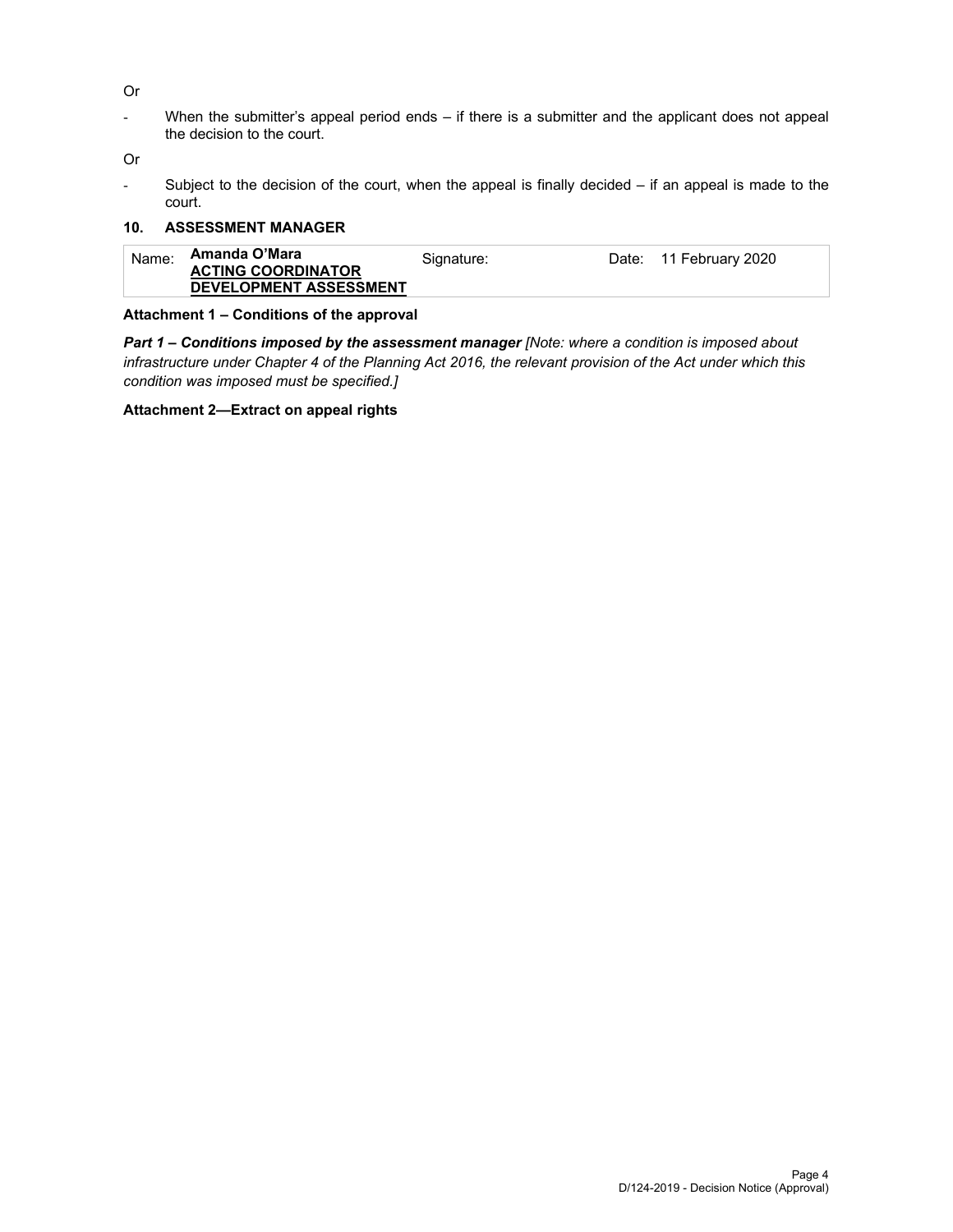

## **Attachment 1 – Part 1 Rockhampton Regional Council Conditions**

*Planning Act 2016* 

- 1.0 ADMINISTRATION
- 1.1 The Developer and their employee, agent, contractor or invitee is responsible for ensuring compliance with the conditions of this development approval.
- 1.2 Where these Conditions refer to "Council" in relation to requiring Council to approve or to be satisfied as to any matter, or conferring on the Council a function, power or discretion, that role may be fulfilled in whole or in part by a delegate appointed for that purpose by the Council.
- 1.3 All conditions, works, or requirements of this development approval must be undertaken and completed:
	- 1.3.1 to Council's satisfaction;
	- 1.3.2 at no cost to Council; and
	- 1.3.3 prior to the issue of the Survey Plan Approval Certificate,

unless otherwise stated.

- 1.4 Infrastructure requirements of this development approval must be contributed to the relevant authorities, where applicable, at no cost to Council, prior to the issue of the Survey Plan Approval Certificate, unless otherwise stated.
- 1.5 The following further Development Permits, unless otherwise stated, must be obtained prior to the commencement of any works associated with their purposes:
	- 1.5.1 Operational Works:
		- (i) Access Works.
- 1.6 All works must be designed, constructed and maintained in accordance with the relevant Council policies, guidelines and standards, unless otherwise stated.
- 1.7 All engineering drawings/specifications, design and construction works must be in accordance with the requirements of the relevant *Australian Standards* and must be approved, supervised and certified by a Registered Professional Engineer of Queensland.

## 2.0 APPROVED PLANS AND DOCUMENTS

2.1 The approved development must be completed and maintained generally in accordance with the approved plans and documents, except where amended by any condition of this development approval:

| Drawing/report title   Prepared by |                                                                               | <b>Date</b> | <b>Reference</b><br>number | <b>Rev</b> |
|------------------------------------|-------------------------------------------------------------------------------|-------------|----------------------------|------------|
|                                    | Reconfiguration Plan   Capricorn Survey Group   15 January 2020   7572-01-ROL |             |                            | B          |

2.2 Where there is any conflict between the conditions of this development approval and the details shown on the approved plans and documents, the conditions of this development approval must prevail.

#### 3.0 ACCESS WORKS

3.1 A Development Permit for Operational Works (access works) must be obtained prior to the commencement of any access works required by this development approval.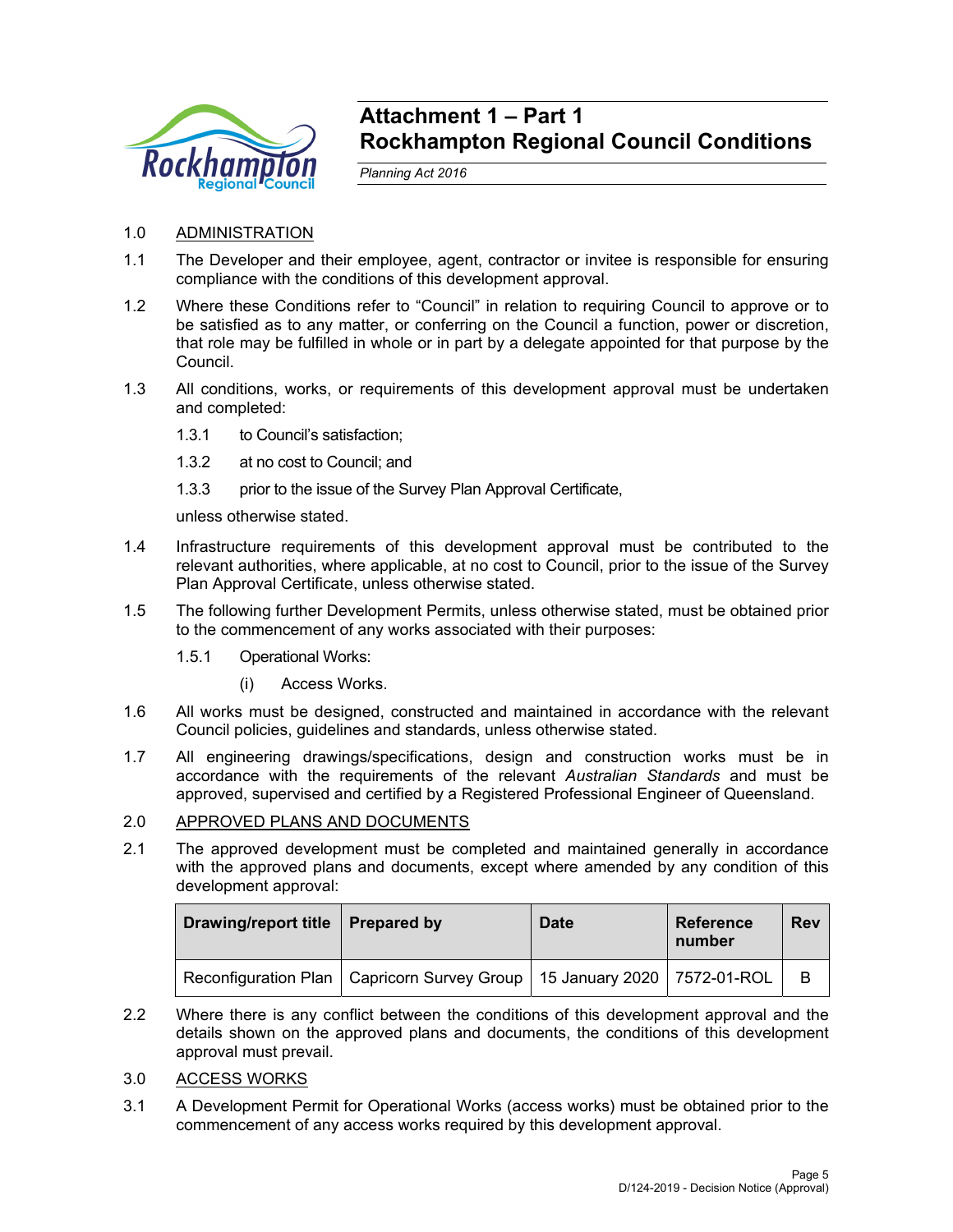Note: It is advised that a Works in Road Reserve Permit (including a fee for the vehicle crossover and compliant with *Capricorn Municipal Development Guidelines*) may be accepted in place of the application for a Development Permit for Operational Works (access works).

- 3.2 All access works must be designed and constructed in accordance with the approved plans (refer to condition 2.1), *Capricorn Municipal Development Guidelines* and the provisions of a Development Permit for Operational Works (access works).
- 3.3 The existing access for proposed Lot 49 must be upgraded to comply with the requirements of the *Capricorn Municipal Development Guidelines*.

## 4.0 PLUMBING AND DRAINAGE WORKS

- 4.1 Alteration, disconnection or relocation of internal plumbing and sanitary drainage works associated with the existing building must be in accordance with regulated work under the *Plumbing and Drainage Act* and Council's Plumbing and Drainage Policies.
- 4.2 Internal Plumbing and Sanitary Drainage of all the existing building located within proposed Lots 49 and 50 must be contained within the lot it serves.
- 4.3 The existing water connection point located within the development site must be retained to service proposed Lot 49. A new water connection point must be provided for proposed Lot 50 from the existing reticulated water network located within southern side of Witt Street.

## 5.0 ELECTRICITY

5.1 Electricity services must be provided to each lot in accordance with the standards and requirements of the relevant service provider.

#### 6.0 TELECOMMUNICATIONS

6.1 Telecommunications services must be provided to each lot in accordance with the standards and requirements of the relevant service provider.

## 7.0 ASSET MANAGEMENT

- 7.1 Any alteration necessary to electricity, telephone, water mains, sewerage mains, and/or public utility installations resulting from the development or in connection with the development, must be undertaken and completed at no cost to Council.
- 7.2 Any damage to existing stormwater, water supply and sewerage infrastructure, kerb and channel, pathway or roadway (including removal of concrete slurry from public land and Council infrastructure), that occurs while any works are being carried out in association with this development approval must be repaired at full cost to the developer. This includes the reinstatement of any existing traffic signs or pavement markings that may have been removed or damaged.

## 8.0 OPERATING PROCEDURES

8.1 All construction materials, waste, waste skips, machinery and contractors' vehicles must be located and stored or parked within the development site. Storage of materials, or parking of construction machinery or contractors' vehicles must not occur within Ellis Street or Witt Street.

## ADVISORY NOTES

### NOTE 1. Aboriginal Cultural Heritage

It is advised that under section 23 of the *Aboriginal Cultural Heritage Act 2003*, a person who carries out an activity must take all reasonable and practicable measures to ensure the activity does not harm Aboriginal cultural heritage (the "cultural heritage duty of care"). Maximum penalties for breaching the duty of care are listed in the Aboriginal cultural heritage legislation. The information on Aboriginal cultural heritage is available on the Department of Aboriginal and Torres Strait Islander Partnerships website: www.datsip.qld.gov.au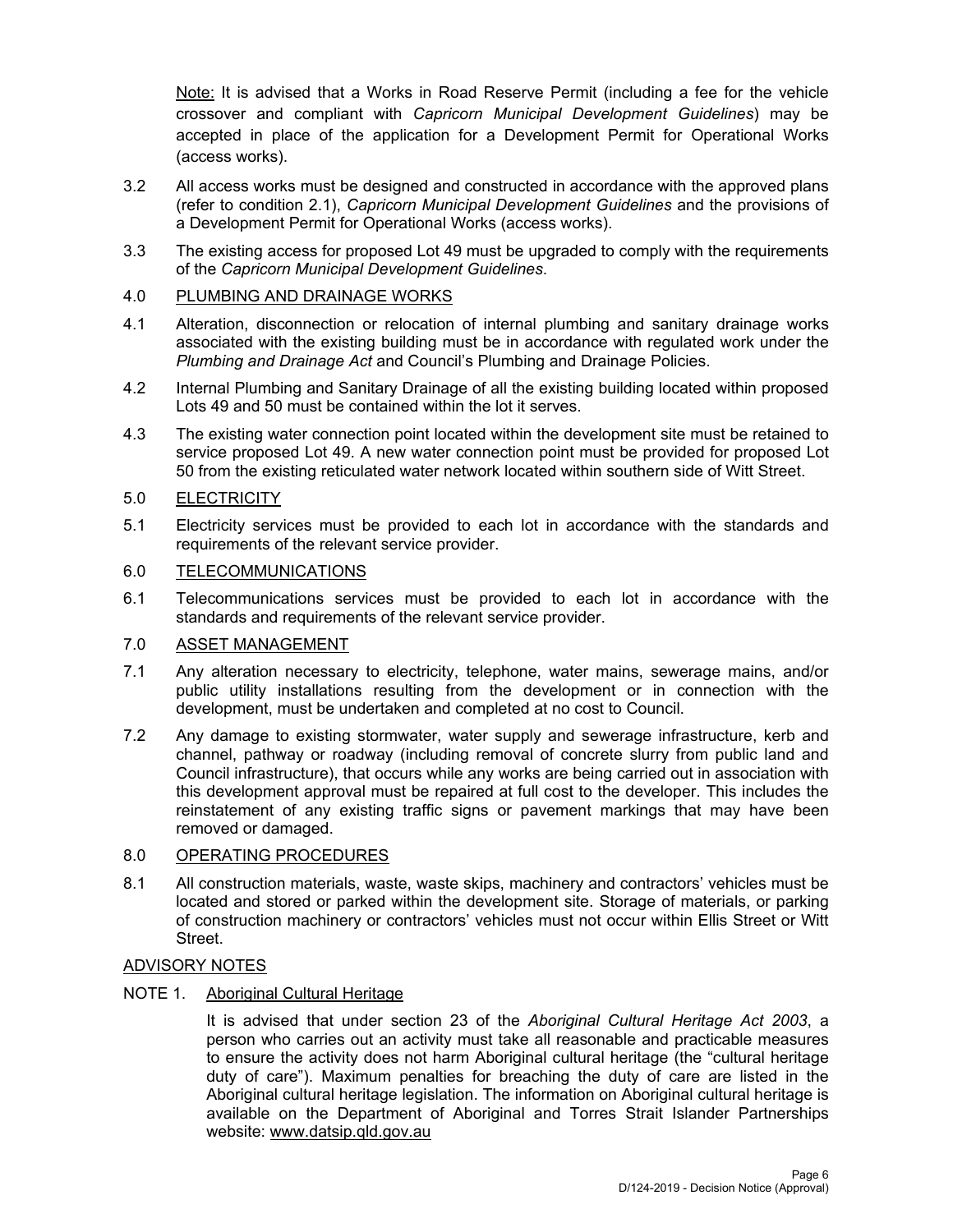#### NOTE 2. Asbestos Removal

Any demolition and/or removal works involving asbestos materials must be undertaken in accordance with the requirements of the *Work Health and Safety Act 2011* and *Public Health Act 2005*.

### NOTE 3. General Environmental Duty

General environmental duty under the *Environmental Protection Act 1994* prohibits unlawful environmental nuisance caused by noise, aerosols, particles, dust, ash, fumes, light, odour or smoke beyond the boundaries of the development site during all stages of the development including earthworks, construction and operation.

### NOTE 4. General Safety Of Public During Construction

The *Work Health and Safety Act 2011* and *Manual of Uniform Traffic Control Devices* must be complied with in carrying out any construction works, and to ensure safe traffic control and safe public access in respect of works being constructed on a road.

## NOTE 5. Works in Road Reserve Permit

It is advised that a Works in Road Reserve Permit (including a fee for the vehicle crossover and compliant with Standard *Capricorn Municipal Development Guidelines,* Standard Drawings) may be accepted in place of the application for a Development Permit for Operational Works (access works).

For any future development proposed on Lot 50, the construction of access works must be in accordance with *Capricorn Municipal Development Guidelines* and *Australian Standard AS2890 "Parking facilities"*. A permit (Operational Works (access works) or else Works in Road Reserve) must be obtained for the works within road reserve.

## NOTE 6. Plumbing and Drainage Works

For any future development proposed on Lot 50, the construction of internal plumbing and sanitary drainage works must be in accordance with regulated work under the *Plumbing and Drainage Act* and *Council's Plumbing and Drainage Policies*.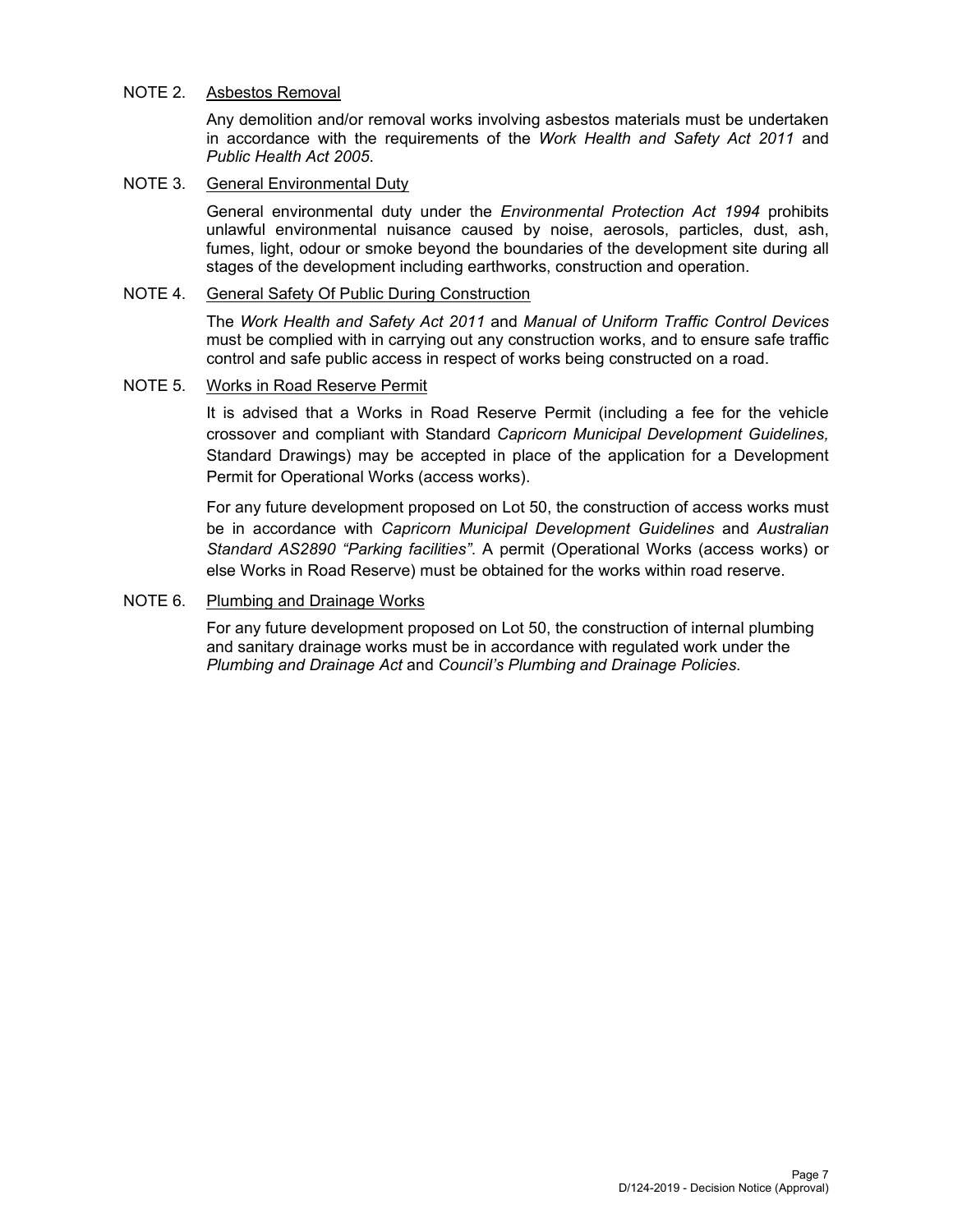

# **Attachment 2 - Appeal Rights**

*PLANNING ACT 2016*

The following is an extract from the *Planning Act 2016 (Chapter 6)*

#### *Appeal rights*

#### *229 Appeals to tribunal or P&E Court*

- (1) Schedule 1 states—
	- (a) matters that may be appealed to— (i) either a tribunal or the P&E Court; or (ii) only a tribunal; or (iii) only the P&E Court; and
	- (b) the person—
		- (i) who may appeal a matter (the **appellant**); and
		- (ii) who is a respondent in an appeal of the matter; and (iii) who is a co-respondent in an appeal of the matter; and
		- (iv) who may elect to be a co-respondent in an appeal of the matter.
- (2) An appellant may start an appeal within the appeal period.
- (3) The **appeal period** is—
	- (a) for an appeal by a building advisory agency—10 business days after a decision notice for the decision is given to the agency or
	- (b) for an appeal against a deemed refusal—at any time after the deemed refusal happens; or
	- (c) for an appeal against a decision of the Minister, under chapter 7, part 4, to register premises or to renew the registration of premises—20 business days after a notice is published under section 269(3)(a) or (4); or
	- (d) for an appeal against an infrastructure charges notice— 20 business days after the infrastructure charges notice is given to the person; or
	- (e) for an appeal about a deemed approval of a development application for which a decision notice has not been given—30 business days after the applicant gives the deemed approval notice to the assessment manager; or
	- (f) for any other appeal—20 business days after a notice of the decision for the matter, including an enforcement notice, is given to the person.

#### Note—

See the P&E Court Act for the court's power to extend the appeal period.

- (4) Each respondent and co-respondent for an appeal may be heard in the appeal.
- (5) If an appeal is only about a referral agency's response, the assessment manager may apply to the tribunal or P&E Court to withdraw from the appeal.
- (6) To remove any doubt, it is declared that an appeal against an infrastructure charges notice must not be about— (a) the adopted charge itself; or
	- (b) for a decision about an offset or refund—
		- (i) the establishment cost of trunk infrastructure identified in a LGIP; or
		- (ii) the cost of infrastructure decided using the method
	- included in the local government's charges resolution.

#### **230 Notice of appeal**

- (1) An appellant starts an appeal by lodging, with the registrar of the tribunal or P&E Court, a notice of appeal that— (a) is in the approved form; and
	- (b) succinctly states the grounds of the appeal.
- (2) The notice of appeal must be accompanied by the required fee.
- (3) The appellant or, for an appeal to a tribunal, the registrar must, within the service period, give a copy of the notice of appeal to—
- (a) the respondent for the appeal; and
- (b) each co-respondent for the appeal; and
- (c) for an appeal about a development application under schedule 1, table 1, item 1—each principal submitter for the development application; and
- (d) for an appeal about a change application under schedule 1, table 1, item 2—each principal submitter for the change application; and
- (e) each person who may elect to become a co-respondent for the appeal, other than an eligible submitter who is not a principal submitter in an appeal under paragraph (c) or (d); and
- (f) for an appeal to the P&E Court—the chief executive; and
- (g) for an appeal to a tribunal under another Act—any other person who the registrar considers appropriate.
- (4) The **service period** is—
	- (a) if a submitter or advice agency started the appeal in the P&E Court-2 business days after the appeal is started; or
	- (b) otherwise—10 business days after the appeal is started.
- (5) A notice of appeal given to a person who may elect to be a co-respondent must state the effect of subsection
- (6) A person elects to be a co-respondent by filing a notice of election, in the approved form, within 10 business days
	- after the notice of appeal is given to the person*.*
- **231 Other appeals**
- (1) Subject to this chapter, schedule 1 and the P&E Court Act, unless the Supreme Court decides a decision or other matter under this Act is affected by jurisdictional error, the decision or matter is non-appealable.
- (2) The Judicial Review Act 1991, part 5 applies to the decision or matter to the extent it is affected by jurisdictional error.
- (3) A person who, but for subsection (1) could have made an application under the Judicial Review Act 1991 in relation to the decision or matter, may apply under part 4 of that Act for a statement of reasons in relation to the decision or matter.
- (4) In this section— **decision** includes—
	- (a) conduct engaged in for the purpose of making a decision; and
	- (b) other conduct that relates to the making of a decision; and
	- (c) the making of a decision or the failure to make a decision; and
	- (d) a purported decision; and
	- (e) a deemed refusal.

**non-appealable**, for a decision or matter, means the decision or matter—

- (a) is final and conclusive; and
- (b) may not be challenged, appealed against, reviewed, quashed, set aside or called into question in any other way under the Judicial Review Act 1991 or otherwise, whether by the Supreme Court, another court, a tribunal or another entity; and
- (c) is not subject to any declaratory, injunctive or other order of the Supreme Court, another court, a tribunal or another entity on any ground.

#### **232 Rules of the P&E Court**

- (1) A person who is appealing to the P&E Court must comply with the rules of the court that apply to the appeal.
- (2) However, the P&E Court may hear and decide an appeal even if the person has not complied with rules of the P&E Court.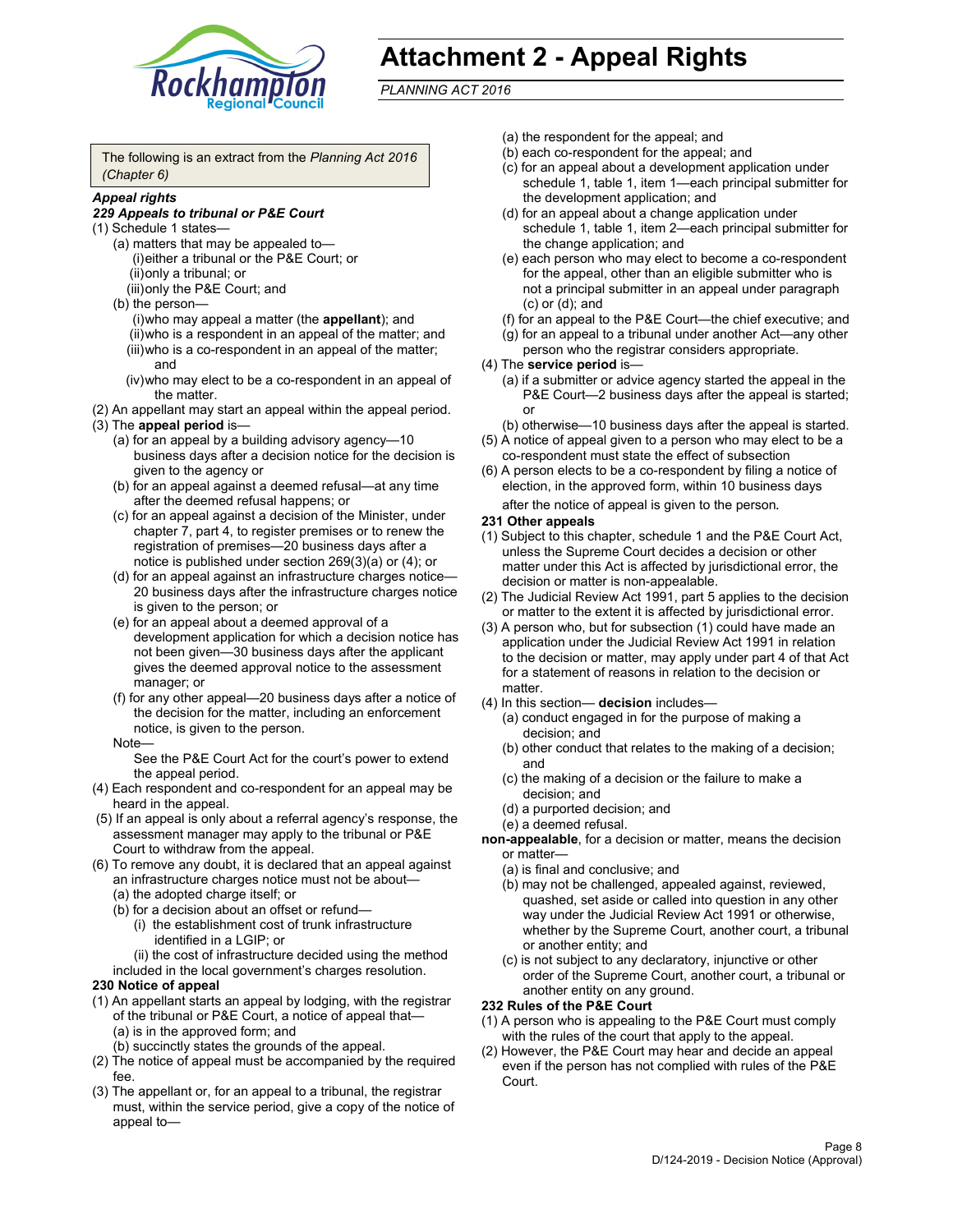

## **Appeal Rights**

*PLANNING ACT 2016*

## **Schedule 1**

## **Appeals section 229**

- **1 Appeal rights and parties to appeals**
- (1) Table 1 states the matters that may be appealed to—(a) the P&E court; or (b) a tribunal.
- (2) However, table 1 applies to a tribunal only if the matter involves—
	- (a) the refusal, or deemed refusal of a development application, for—
	- (i) a material change of use for a classified building; or
	- (ii) operational work associated with building work, a retaining wall, or a tennis court; or
	- (b) a provision of a development approval for—
	- (i) a material change of use for a classified building; or
- (ii) operational work associated with building work, a retaining wall, or a tennis court; or
	- (c) if a development permit was applied for—the decision to give a preliminary approval for—
		- (i) a material change of use for a classified building; or
	- (ii) operational work associated with building work, a retaining wall, or a tennis court; or (d) a development condition if—
		- (i) the development approval is only for a material change of use that involves the use of a building classified under the Building Code as a class 2 building; and
		- (ii) the building is, or is proposed to be, not more than 3 storeys; and
		- (iii) the proposed development is for not more than 60 sole-occupancy units; or
	- (e) a decision for, or a deemed refusal of, an extension application for a development approval that is only for a material change of use of a classified building; or
	- (f) a decision for, or a deemed refusal of, a change application for a development approval that is only for a material change of use of a classified building; or
	- (g) a matter under this Act, to the extent the matter relates to—
		- (i) the Building Act, other than a matter under that Act that may or must be decided by the Queensland Building and Construction Commission; or
		- (ii) the Plumbing and Drainage Act, part 4 or 5; or
	- (h) a decision to give an enforcement notice in relation to a matter under paragraphs (a) to (g); or
	- (i) a decision to give an infrastructure charges notice; or
	- (j) the refusal, or deemed refusal, of a conversion application; or
	- (k) a matter that, under another Act, may be appealed to the tribunal; or
	- (l) a matter prescribed by regulation.
- (3) Also, table 1 does not apply to a tribunal if the matter
	- involves—
		- (a) for a matter in subsection  $(2)(a)$  to  $(d)$ 
			- (i) a development approval for which the development application required impact assessment; and
			- (ii) a development approval in relation to which the assessment manager received a properly made submission for the development application; or
	- (b) a provision of a development approval about the identification or inclusion, under a variation approval, of a matter for the development.
- (4) Table 2 states the matters that may be appealed only to the P&E Court.
- (5) Table 3 states the matters that may be appealed only to the tribunal.
- (6) In each table—
	- (a) column 1 states the appellant in the appeal; and
	- (b) column 2 states the respondent in the appeal; and
	- (c) column 3 states the co-respondent (if any) in the appeal; and
	- (d) column 4 states the co-respondents by election (if any) in the appeal.
- (7) If the chief executive receives a notice of appeal under section 230(3)(f), the chief executive may elect to be a corespondent in the appeal.

| Table 1<br>Appeals to the P&E Court and, for certain matters, to a tribunal                                      |                                                                                                                                |                                                                                          |                                                       |  |  |
|------------------------------------------------------------------------------------------------------------------|--------------------------------------------------------------------------------------------------------------------------------|------------------------------------------------------------------------------------------|-------------------------------------------------------|--|--|
| 1. Development applications<br>An appeal may be made against-<br>(c) a provision of the development approval; or | (a) the refusal of all or part of the development application; or<br>(b) the deemed refusal of the development application; or | (d) if a development permit was applied for—the decision to give a preliminary approval. |                                                       |  |  |
| Column 1                                                                                                         | Column 2                                                                                                                       | Column 3                                                                                 | Column 4                                              |  |  |
| Appellant                                                                                                        | Respondent<br>Co-respondent<br>Co-respondent by election                                                                       |                                                                                          |                                                       |  |  |
| $(if$ any)<br>$($ if any $)$                                                                                     |                                                                                                                                |                                                                                          |                                                       |  |  |
| The applicant                                                                                                    | The assessment<br>manager                                                                                                      | If the appeal is about<br>a concurrence                                                  | 1 A concurrence agency that is<br>not a co-respondent |  |  |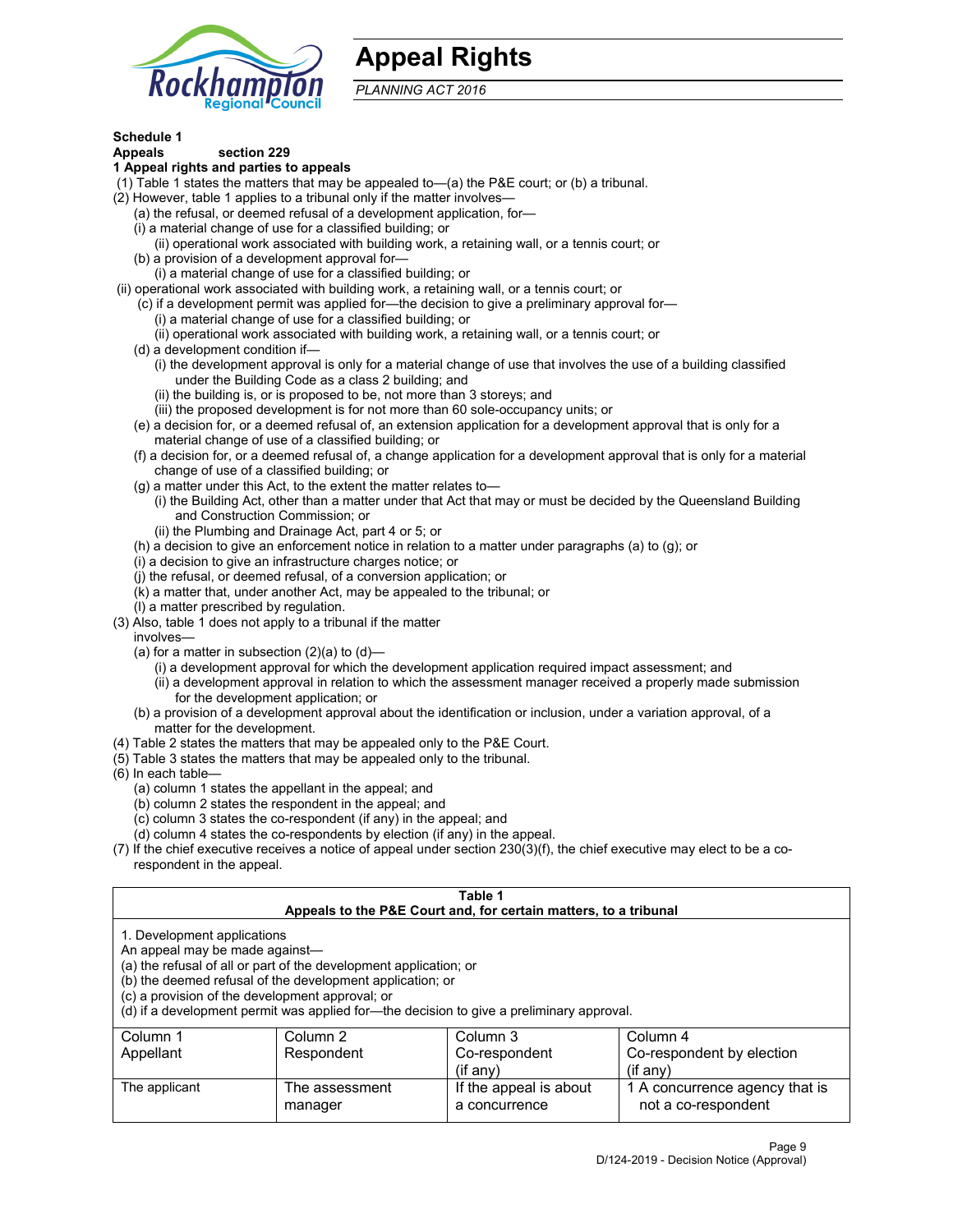| Table 1<br>Appeals to the P&E Court and, for certain matters, to a tribunal                                                                                                                        |                                     |                                                                 |                                                                                                                                                                                                                                                                                                                                                 |
|----------------------------------------------------------------------------------------------------------------------------------------------------------------------------------------------------|-------------------------------------|-----------------------------------------------------------------|-------------------------------------------------------------------------------------------------------------------------------------------------------------------------------------------------------------------------------------------------------------------------------------------------------------------------------------------------|
| 2. Change applications<br>An appeal may be made against-<br>(b) a deemed refusal of a change application.                                                                                          |                                     | agency's referral<br>response-the<br>concurrence agency         | 2 If a chosen Assessment<br>manager is the respondent-<br>the prescribed assessment<br>manager<br>3 Any eligible advice agency for<br>the application<br>4 Any eligible submitter for the<br>application<br>(a) a responsible entity's decision for a change application, other than a decision made by the P&E court; or                       |
| Column 1<br>Appellant                                                                                                                                                                              | Column $\overline{2}$<br>Respondent | Column 3<br>Co-respondent<br>(if any)                           | Column 4<br>Co-respondent by election<br>(i f any)                                                                                                                                                                                                                                                                                              |
| 1 The applicant<br>2 If the responsible<br>entity is the<br>assessment<br>manager-an<br>affected entity that<br>gave a pre-request<br>notice or response<br>notice                                 | The responsible<br>entity           | If an affected entity<br>starts the appeal-the<br>applicant     | 1 A concurrence agency for the<br>development application<br>2 If a chosen assessment<br>manager is the respondent-<br>the prescribed assessment<br>manager<br>3 A private certifier for the<br>development application<br>4 Any eligible advice agency for<br>the change application<br>5 Any eligible submitter for the<br>change application |
| 3. Extension applications<br>An appeal may be made against-<br>(a) the assessment manager's decision about an extension application; or<br>(b) a deemed refusal of an extension application.       |                                     |                                                                 |                                                                                                                                                                                                                                                                                                                                                 |
| Column 1<br>Appellant                                                                                                                                                                              | Column <sub>2</sub><br>Respondent   | Column 3<br>Co-respondent<br>(if any)                           | Column 4<br>Co-respondent by election<br>(if any)                                                                                                                                                                                                                                                                                               |
| 1 The applicant<br>1<br>For a matter other<br>than a deemed<br>refusal of an<br>extension<br>application $-$ a<br>concurrence<br>agency, other than<br>the chief executive,<br>for the application | The assessment<br>manager           | If a concurrence<br>agency starts the<br>appeal - the applicant | If a chosen assessment<br>manager is the respondent - the<br>prescribed assessment manager                                                                                                                                                                                                                                                      |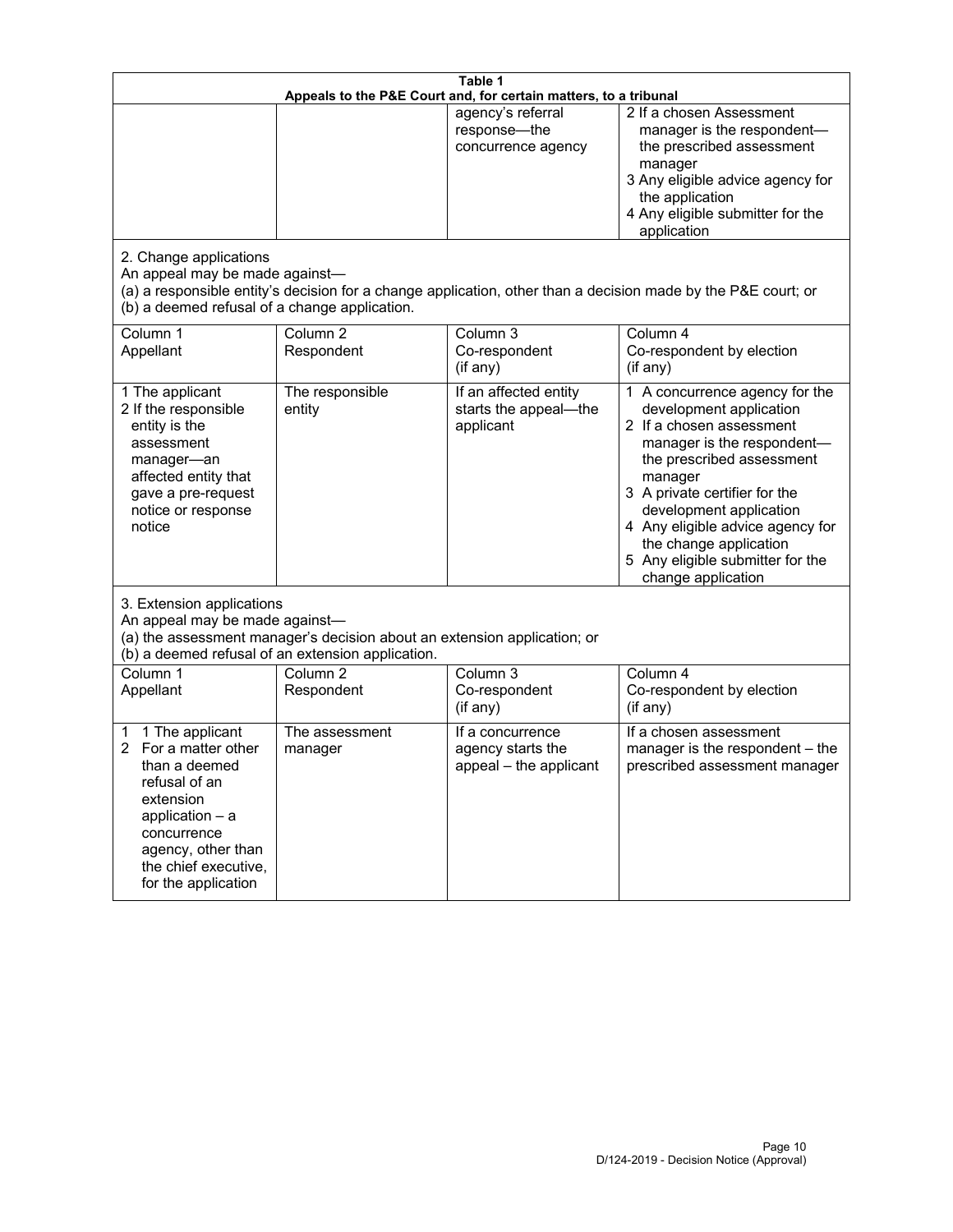#### **Table 1 Appeals to the P&E Court and, for certain matters, to a tribunal**

4. Infrastructure charges notices

An appeal may be made against an infrastructure charges notice on 1 or more of the following grounds

- a) The notice involved an error relating to
	- (i) The application of the relevant adopted charge; or

Examples of errors in applying an adopted charge –

- The incorrect application of gross floor area for a non-residential development
- Applying an incorrect 'use category', under a regulation, to the development
- (i) The working out of extra demands, for section 120; or
- (ii) An offset or refund; or
- b) The was no decision about an offset or refund; or
- c) If the infrastructure charges notice states a refund will be given the timing for giving the refund; or
- d) The amount of the charge is so unreasonable that no reasonable relevant local government could have imposed the amount.

| Column 1<br>Appellant                                    | Column 2<br>Respondent                                                    | Column 3<br>Co-respondent<br>(i f any) | Column 4<br>Co-respondent by election<br>(if any) |
|----------------------------------------------------------|---------------------------------------------------------------------------|----------------------------------------|---------------------------------------------------|
| The person given the<br>Infrastructure charges<br>notice | The local government<br>that gave the<br>infrastructure charges<br>notice |                                        |                                                   |

5. Conversion applications

An appeal may be made against—

(a) the refusal of a conversion application; or

(b) a deemed refusal of a conversion application.

| Column 1      | Column 2                | Column 3       | Column 4                  |
|---------------|-------------------------|----------------|---------------------------|
| Appellant     | Respondent              | Co-respondent  | Co-respondent by election |
|               |                         | $($ if any $)$ | $($ if any $)$            |
|               |                         |                |                           |
| The applicant | The local government    |                |                           |
|               | to which the conversion |                |                           |
|               | application was made    |                |                           |

6. Enforcement notices

An appeal may be made against the decision to give an enforcement notice.

| Column 1<br>Appellant                      | Column 2<br>Respondent       | Column 3<br>Co-respondent<br>(if any) | Column 4<br>Co-respondent by election<br>(i f any)                                                                                                                         |
|--------------------------------------------|------------------------------|---------------------------------------|----------------------------------------------------------------------------------------------------------------------------------------------------------------------------|
| The person given the<br>enforcement notice | The enforcement<br>authority |                                       | If the enforcement authority is<br>not the local government for<br>the premises in relation to which<br>the offence is alleged to have<br>happened-the local<br>government |

#### **Table 2 Appeals to the P&E Court only**

1. Appeals from tribunal

An appeal may be made against a decision of a tribunal, other than a decision under

section 252, on the ground of—

(a) an error or mistake in law on the part of the tribunal; or

(b) jurisdictional error.

| Column 1<br>Appellant                             | Column 2<br>Respondent                                    | Column 3<br>Co-respondent<br>$($ if any $)$ | Column 4<br>Co-respondent by election<br>$(if$ any) |
|---------------------------------------------------|-----------------------------------------------------------|---------------------------------------------|-----------------------------------------------------|
| A party to the<br>proceedings for the<br>decision | The other party to the<br>proceedings for the<br>decision | -                                           |                                                     |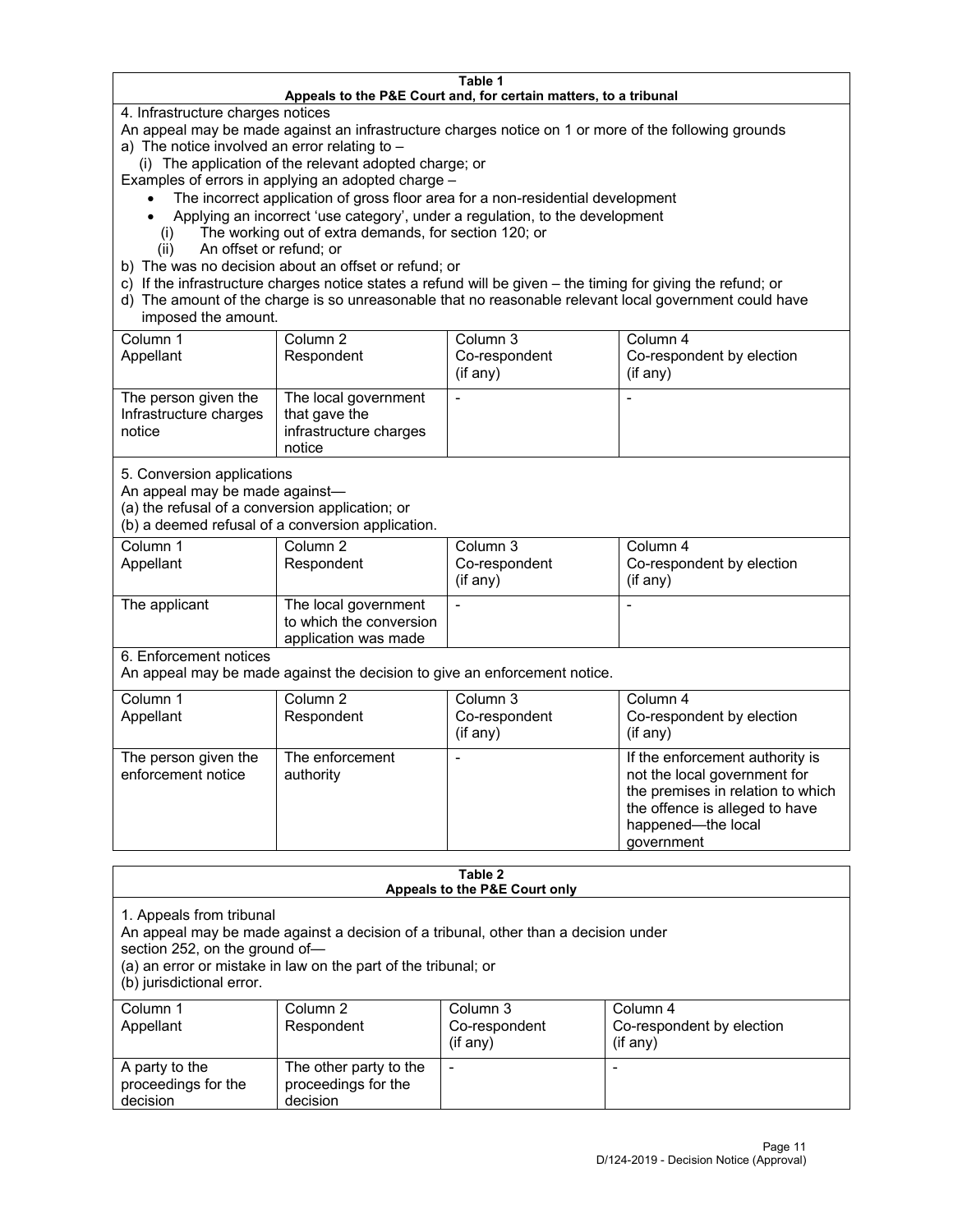#### **Table 2 Appeals to the P&E Court only**

2. Eligible submitter appeals

An appeal may be made against the decision to give a development approval, or an approval for a change application, to the extent that the decision relates to—

(a) any part of the development application for the development approval that required impact assessment; or (b) a variation request.

| Column 1<br>Appellant                                                                                                                                                                        | Column 2<br>Respondent                                                                                                     | Column 3<br>Co-respondent<br>(i f any)                                                                                  | Column 4<br>Co-respondent by election<br>$($ if any $)$ |
|----------------------------------------------------------------------------------------------------------------------------------------------------------------------------------------------|----------------------------------------------------------------------------------------------------------------------------|-------------------------------------------------------------------------------------------------------------------------|---------------------------------------------------------|
| 1 For a development<br>application-an<br>eligible submitter for<br>the development<br>application<br>2 For a change<br>application-an<br>eligible submitter for<br>the change<br>application | 1 For a development<br>application-the<br>assessment<br>manager<br>2 For a change<br>application-the<br>responsible entity | 1 The applicant<br>2 If the appeal is<br>about a concurrence<br>agency's referral<br>response—the<br>concurrence agency | Another eligible<br>submitter for the<br>application    |

3. Eligible submitter and eligible advice agency appeals

An appeal may be made against a provision of a development approval, or failure to

include a provision in the development approval, to the extent the matter relates to—

(a) any part of the development application or the change application, for the development approval, that required impact assessment; or

(b) a variation request.

| Column 1<br>Appellant                                                                                                                                                                                                                                                                         | Column <sub>2</sub><br>Respondent                                                                                          | Column 3<br>Co-respondent<br>(if any)                                                                                   | Column 4<br>Co-respondent by election<br>(if any) |
|-----------------------------------------------------------------------------------------------------------------------------------------------------------------------------------------------------------------------------------------------------------------------------------------------|----------------------------------------------------------------------------------------------------------------------------|-------------------------------------------------------------------------------------------------------------------------|---------------------------------------------------|
| 1 For a development<br>application-an<br>eligible submitter for<br>the development<br>application<br>2 For a change<br>application-an<br>eligible submitter for<br>the change<br>application<br>3 An eligible advice<br>agency for the<br>development<br>application or<br>change application | 1 For a development<br>application-the<br>assessment<br>manager<br>2 For a change<br>application-the<br>responsible entity | 1 The applicant<br>2 If the appeal is<br>about a concurrence<br>agency's referral<br>response-the<br>concurrence agency | Another eligible submitter for the<br>application |
| 4. Compensation claims<br>An appeal may be made against-<br>(a) a decision under section 32 about a compensation claim; or<br>(b) a decision under section 265 about a claim for compensation; or<br>(c) a deemed refusal of a claim under paragraph (a) or (b).                              |                                                                                                                            |                                                                                                                         |                                                   |
| Column 1<br>Appellant                                                                                                                                                                                                                                                                         | Column <sub>2</sub><br>Respondent                                                                                          | Column 3<br>Co-respondent<br>(if any)                                                                                   | Column 4<br>Co-respondent by election<br>(if any) |
| A person dissatisfied<br>with the decision                                                                                                                                                                                                                                                    | The local<br>government to which<br>the claim was made                                                                     |                                                                                                                         |                                                   |
| 5. Registered premises                                                                                                                                                                                                                                                                        |                                                                                                                            |                                                                                                                         |                                                   |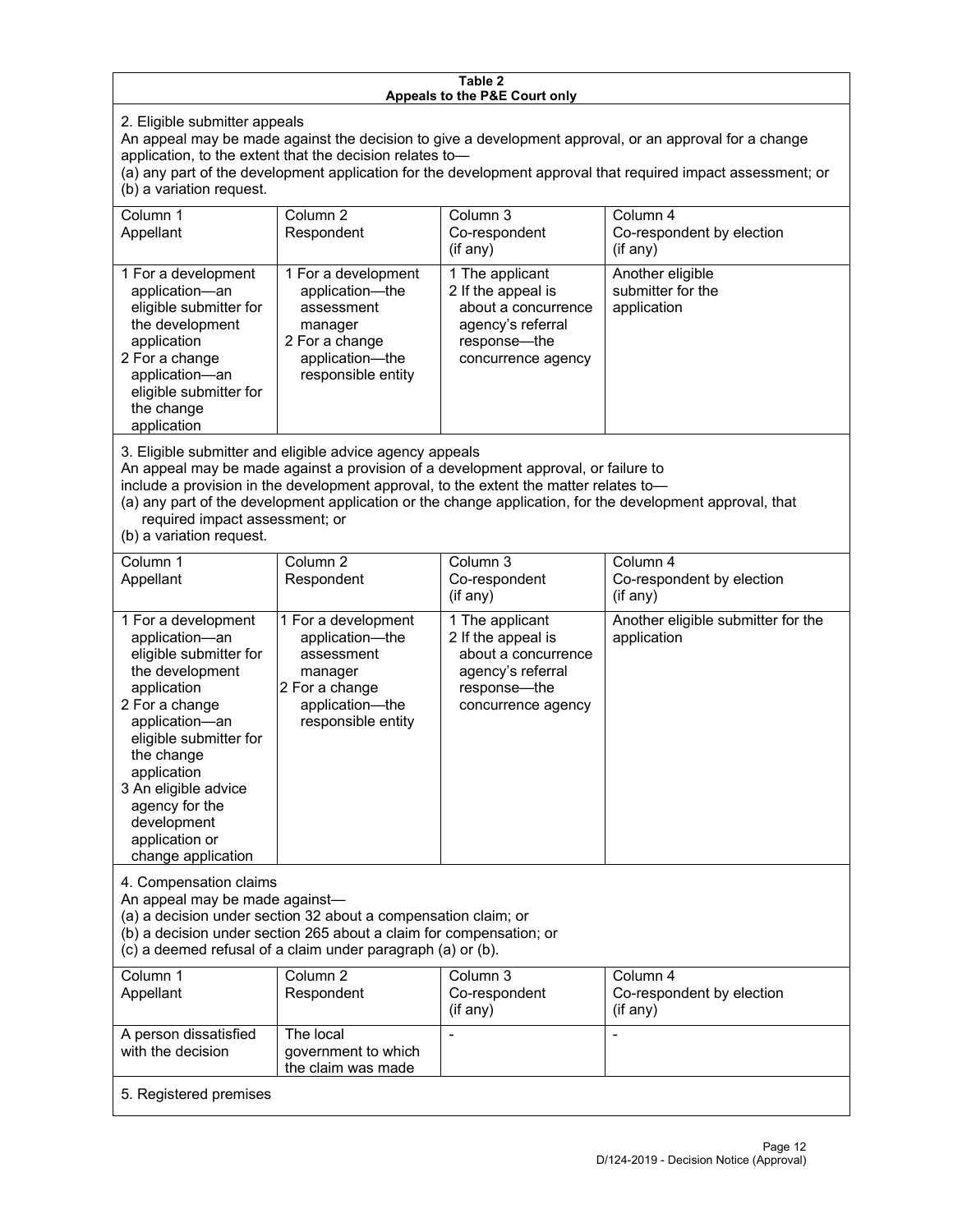| Table 2<br>Appeals to the P&E Court only                                                                                                                                                                                                                                                                             |                                   |                                                  |                                                                                                                                                                             |  |
|----------------------------------------------------------------------------------------------------------------------------------------------------------------------------------------------------------------------------------------------------------------------------------------------------------------------|-----------------------------------|--------------------------------------------------|-----------------------------------------------------------------------------------------------------------------------------------------------------------------------------|--|
| An appeal may be made against a decision of the Minister under chapter 7, part 4.                                                                                                                                                                                                                                    |                                   |                                                  |                                                                                                                                                                             |  |
| Column 1<br>Appellant                                                                                                                                                                                                                                                                                                | Column <sub>2</sub><br>Respondent | Column <sub>3</sub><br>Co-respondent<br>(if any) | Column 4<br>Co-respondent by election<br>(if any)                                                                                                                           |  |
| 1 A person given a<br>decision notice about<br>the decision<br>2 If the decision is to<br>register premises or<br>renew the<br>registration of<br>premises-an owner<br>or occupier of<br>premises in the<br>affected area for the<br>registered premises<br>who is dissatisfied<br>with the decision                 | The Minister                      | Ĭ.                                               | If an owner or occupier starts the<br>appeal - the owner of the<br>registered premises                                                                                      |  |
| 6. Local laws<br>An appeal may be made against a decision of a local government, or conditions applied,<br>under a local law about-<br>(a) the use of premises, other than a use that is the natural and ordinary consequence of prohibited<br>development; or<br>(b) the erection of a building or other structure. |                                   |                                                  |                                                                                                                                                                             |  |
| Column 1<br>Appellant                                                                                                                                                                                                                                                                                                | Column <sub>2</sub><br>Respondent | Column <sub>3</sub><br>Co-respondent<br>(if any) | Column 4<br>Co-respondent by election<br>(if any)                                                                                                                           |  |
| A person who-<br>(a) applied for the<br>decision; and<br>(b) is dissatisfied with<br>the decision or<br>conditions.                                                                                                                                                                                                  | The local government              | L,                                               | $\overline{a}$                                                                                                                                                              |  |
| Table 3<br>Appeals to the tribunal only                                                                                                                                                                                                                                                                              |                                   |                                                  |                                                                                                                                                                             |  |
| 1. Building advisory agency appeals<br>An appeal may be made against giving a development approval for building work to the extent the building<br>work required code assessment against the building assessment provisions.                                                                                         |                                   |                                                  |                                                                                                                                                                             |  |
| Column 1<br>Appellant                                                                                                                                                                                                                                                                                                | Column <sub>2</sub><br>Respondent | Column 3<br>Co-respondent<br>(if any)            | Column 4<br>Co-respondent by election<br>(if any)                                                                                                                           |  |
| A building advisory<br>agency for the<br>development application<br>related to the approval                                                                                                                                                                                                                          | The assessment<br>manager         | The applicant                                    | 1 A concurrence agency for the<br>development application<br>related to the approval<br>2 A private certifier for the<br>development application<br>related to the approval |  |
| 3. Certain decisions under the Building Act and the Plumbing and Drainage Act<br>An appeal may be made against a decision under-<br>(a) the Building Act, other than a decision made by the Queensland Building and Construction Commission; or<br>(b) the Plumbing and Drainage Act, part 4 or 5.                   |                                   |                                                  |                                                                                                                                                                             |  |
| Column 1<br>Appellant                                                                                                                                                                                                                                                                                                | Column <sub>2</sub><br>Respondent | Column 3<br>Co-respondent<br>(if any)            | Column 4<br>Co-respondent by election<br>(if any)                                                                                                                           |  |